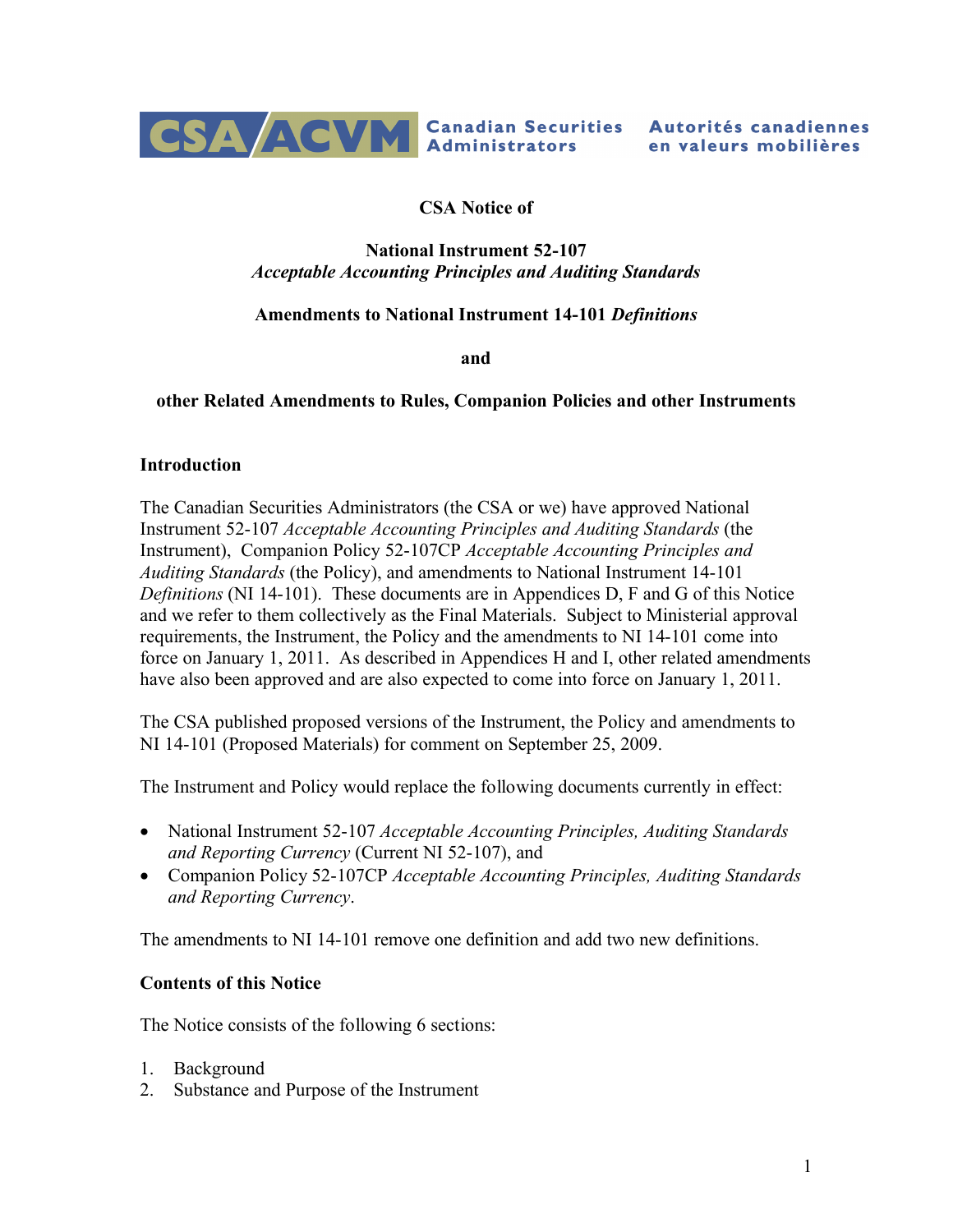- 3. Summary of Changes from the Proposed Materials
- 4. Other Amendments
- 5. Summary of Comments and CSA Responses
- 6. Questions

The Notice also contains the following Appendices:

- · Appendix A *List of Commenters*
- · Appendix B *Summary of Comments and CSA Responses*
- · Appendix C *Summary of Changes in Final Materials*
- · Appendix D *The Instrument*
- · Appendix E *Blackline of the Instrument against Current NI 52-107*
- · Appendix F *The Policy*
- · Appendix G *Amendments to NI 14-101*
- · Appendix H *IFRS-Related Amendments to Rules*
- · Appendix I *IFRS-Related Amendments to Policies*
- · Appendix J *Adoption Procedures*

#### **1. Background**

In February 2006, the Canadian Accounting Standards Board (AcSB) published a strategic plan to transition, over a period of five years, Canadian Generally Accepted Accounting Principles (Canadian GAAP) for public enterprises to International Financial Reporting Standards (IFRS), as adopted by the International Accounting Standards Board (IASB). In March 2008, the timing of the transition was confirmed. IFRS will apply to most Canadian publicly accountable enterprises for financial years beginning on or after January 1, 2011.

The AcSB has incorporated IFRS into the Handbook of the Canadian Institute of Chartered Accountants (the Handbook) as Canadian GAAP for publicly accountable enterprises. As a result, the Handbook contains two sets of standards for public companies:

- Part I of the Handbook Canadian GAAP for publicly accountable enterprises that applies for financial years beginning on or after January 1, 2011, and
- Part V of the Handbook Canadian GAAP for public enterprises that is the prechangeover accounting standards (current Canadian GAAP).

The Canadian Auditing and Assurance Standards Board published their strategic plan to adopt International Standards on Auditing as Canadian Auditing Standards in February 2007. These standards will continue to be known as Canadian Generally Accepted Auditing Standards (Canadian GAAS) in the Handbook. Canadian Auditing Standards are effective for audits of financial statements for periods ending on or after December 14, 2010.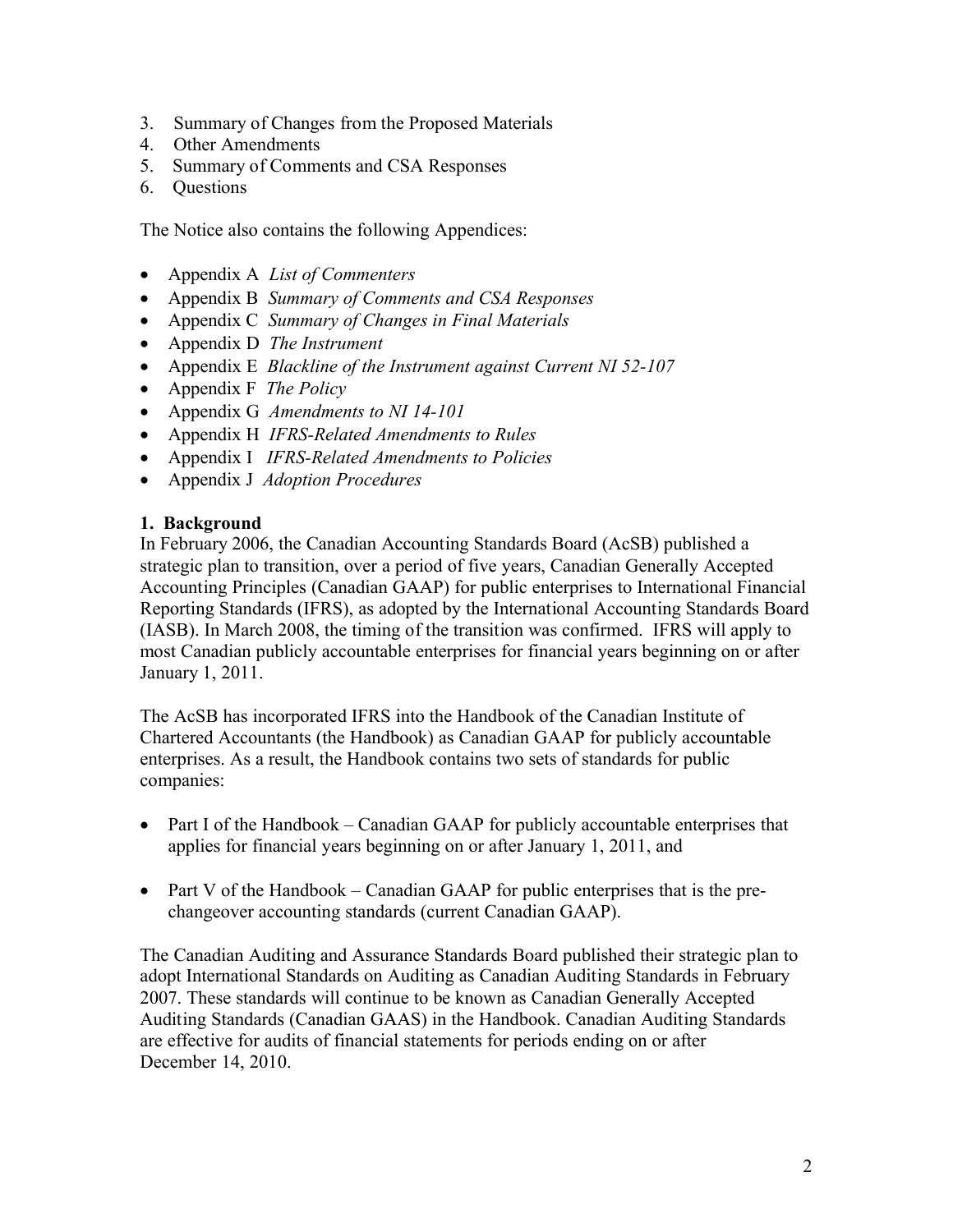Current NI 52-107 sets out acceptable accounting principles and auditing standards to be applied by issuers and registrants for financial statements filed or delivered to securities regulatory authorities or securities regulators. Currently, a domestic issuer and a registrant must use Canadian GAAP for public enterprises in the Handbook, with the exception that a domestic issuer that is also registered with the United States Securities and Exchange Commission (SEC) has the option to use U.S. Generally Accepted Accounting Principles (U.S. GAAP). Under Current NI 52-107, only foreign issuers and foreign registrants can use IFRS.

## **2. Substance and Purpose of the Instrument**

The Final Materials reflect the changeover in Canada to IFRS. The Final Materials also reflect changes to Canadian GAAS relating to the adoption of International Standards on Auditing.

Under the Instrument, the following requirements generally apply to a domestic issuer's financial statements for financial years beginning on or after January 1, 2011:

- annual financial statements and interim financial reports must be prepared in accordance with Canadian GAAP applicable to publicly accountable enterprises;
- annual financial statements must include an unreserved statement of compliance with IFRS and interim financial reports must include an unreserved statement of compliance with International Accounting Standard 34 *Interim Financial Reporting* (IAS 34); and
- an auditor's report accompanying financial statements must refer to IFRS as the applicable fair presentation framework and be in the form specified by Canadian GAAS for an audit of financial statements prepared in accordance with a fair presentation framework.

We also explain in the Policy that issuers and their auditors may refer to Canadian GAAP applicable to publicly accountable enterprises in addition to the reference to compliance with IFRS.

Under the Instrument, the following requirements apply to a domestic registrant's financial statements and interim financial information for financial years beginning on or after January 1, 2011:

- · financial statements and interim financial information must be prepared in accordance with Canadian GAAP applicable to publicly accountable enterprises except that any investments in subsidiaries, jointly controlled entities and associates must be accounted for as specified for separate financial statements in IAS 27 *Consolidated and Separate Financial Statements.* Separate financial statements are sometimes referred to as non-consolidated financial statements;
- · financial statements and interim financial information for periods relating to a financial year beginning in 2011 may exclude comparative information relating to the preceding financial year;
- annual financial statements must include a statement that the financial statements are prepared in accordance with the financial reporting framework specified in National Instrument 52-107 *Acceptable Accounting Principles and Auditing Standards* for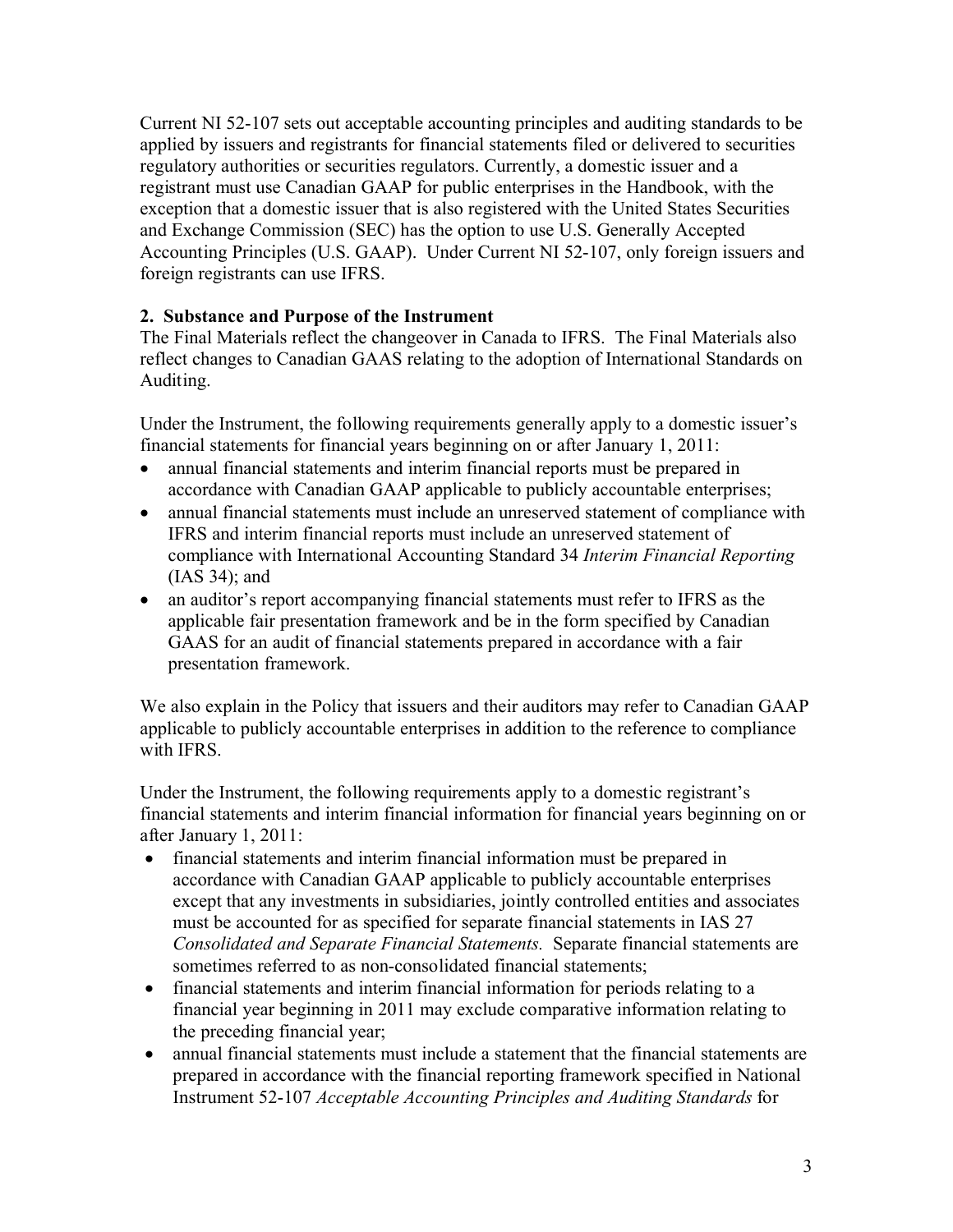financial statements delivered by registrants, and must also describe that framework; and

• an auditor's report accompanying financial statements must be in the form specified by Canadian GAAS for an audit of financial statements prepared in accordance with a fair presentation framework.

In order to facilitate consistent interpretation of financial reporting requirements, the Instrument also uses terms and phrases used in IFRS as it has been incorporated into Part I of the Handbook, rather than the corresponding terms and phrases used in current Canadian GAAP. As well, we have addressed certain transition issues that domestic issuers and registrants will face as they change from current Canadian GAAP to IFRS.

The Instrument does not reflect the impact of exposure drafts or discussion papers from the IASB prior to their adoption into IFRS. The definition of IFRS, included in the amendments to NI 14-101, incorporates amendments to IFRS made from time to time.

## **3. Summary of Changes from the Proposed Materials**

#### *a) Acquisition statements*

In the Proposed Materials, jurisdictions other than Ontario proposed to permit financial statements for a business acquired, or to be acquired (acquisition statements) prepared in accordance with Canadian GAAP applicable to private enterprises (also known as accounting standards for private enterprises in Part II of the Handbook) subject to specified conditions. Stakeholders were asked about this proposal and whether there were other options to better balance the cost and time to issuers and the needs of investors. One identified option was to permit acquisition statements prepared in accordance with Canadian GAAP applicable to private enterprises if they are accompanied by an audited reconciliation quantifying and explaining material differences from Canadian GAAP applicable to private enterprises to IFRS and providing material IFRS disclosures.

The majority of written comments received requested that the CSA agree on a harmonized approach on acceptable accounting principles for acquisition statements.

In addition to the written comments, the CSA held various consultation sessions to elicit comments about acquisition statements from investors, analysts and other stakeholders. The comments received assisted us in coming to a harmonized solution.

In the Instrument, all jurisdictions permit acquisition statements to be prepared in accordance with Canadian GAAP applicable to private enterprises subject to specified conditions. Non-venture issuers will be required to provide a reconciliation to the issuer's GAAP for all financial years presented and the most recently completed interim period. Consistent with acquisition statement requirements in Current NI 52-107, the reconciliation to the issuer's GAAP for the most recently completed financial year must be audited. Venture issuers will not be required to provide a reconciliation. Both venture and non-venture issuers must prepare *pro forma* financial statements using accounting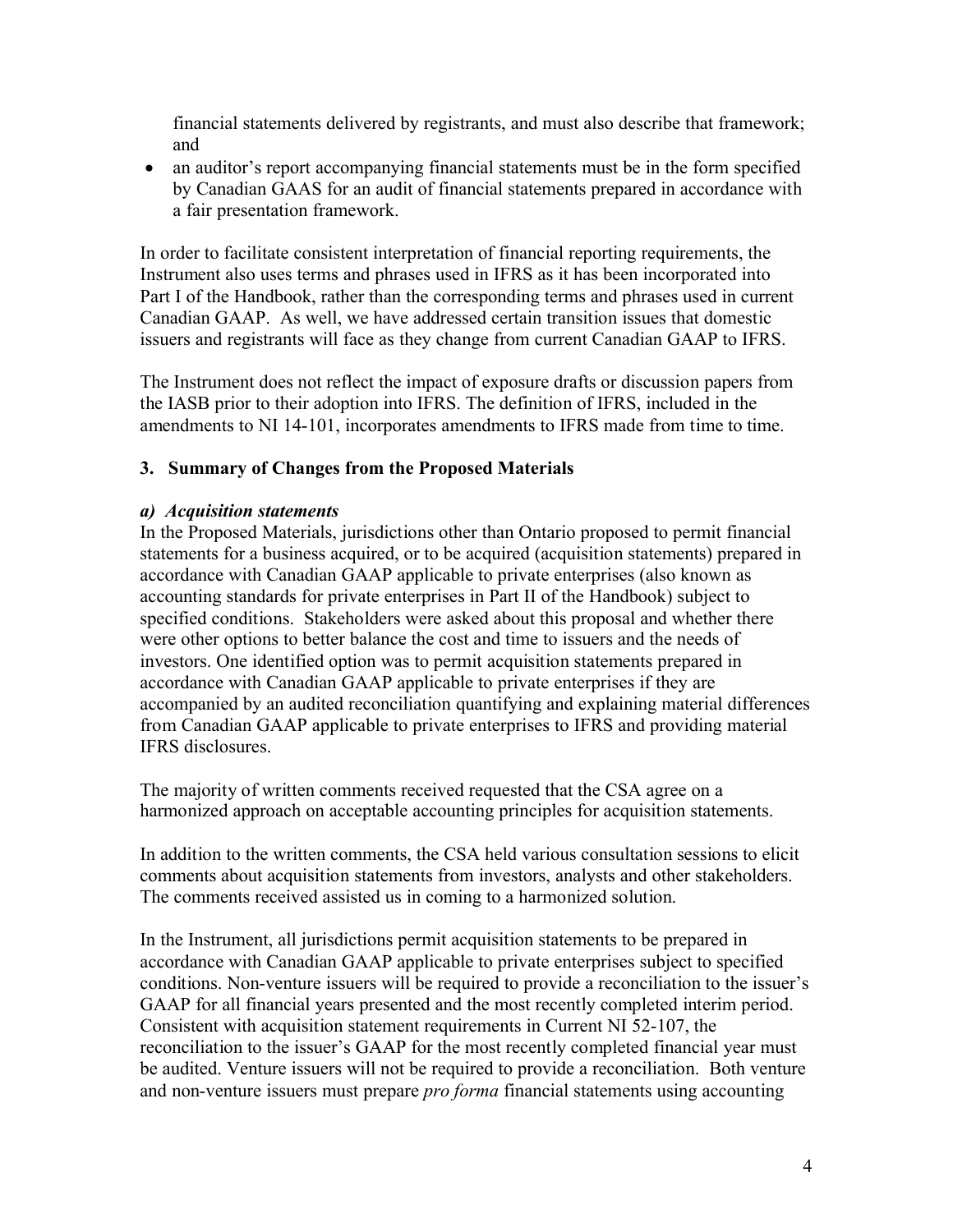policies that are consistent with the issuer's GAAP. The Policy provides new guidance on the preparation of the reconciliations required for non-venture issuers.

We developed different requirements for venture and non-venture issuers after considering the costs to prepare reconciliations and the information needs of investors and their advisors. We believe the requirements appropriately respond to cost/benefit considerations for venture and non-venture issuers.

We acknowledge that we developed these requirements prior to Canada's conversion to IFRS and the use of Canadian GAAP applicable to private enterprises by private companies. We intend to re-examine the issue of accounting principles permitted for acquisition statements after IFRS and Canadian GAAP applicable to private enterprises have been used in our capital markets for two years. We will assess the quality of information being provided to stakeholders and the cost and time for preparation.

The Proposed Materials, consistent with Current NI 52-107, contained a requirement that if acquisition statements are prepared using accounting principles different from the issuer's GAAP, the acquisition statements for the most recently completed financial year and interim period that are required to be filed must be reconciled to the issuer's GAAP, and material differences quantified and explained. The Final Materials do not include this requirement except where acquisition statements are prepared using accounting principles that meet the foreign disclosure requirements of a designated foreign jurisdiction, and those accounting principles differ from the issuer's GAAP.

## *b) Use of different accounting principles for different periods*

The Proposed Materials provided an exemption from the requirement for financial statements to be prepared in accordance with the same accounting principles for all periods presented in the financial statements. The exemption permitted the presentation of a single set of financial statements containing comparative financial information for a financial year beginning before January 1, 2011 prepared using current Canadian GAAP if certain conditions were met. The Final Materials do not include this exemption.

We have provided additional discussion in the Policy to clarify that an entity that is required to file financial statements for three years can choose to present the earliest of the three financial years using current Canadian GAAP in two different formats.

## *c) Financial reporting framework*

## i) Registrants

We have modified the description of the accounting framework used to prepare a registrant's financial statements and interim financial information. Generally, the required framework is Canadian GAAP applicable to publicly accountable enterprises except that any investments in subsidiaries, jointly controlled entities and associates must be accounted for as specified for separate financial statements in IAS 27. Separate financial statements are sometimes referred to as non-consolidated financial statements. A registrant's annual financial statements must describe the financial reporting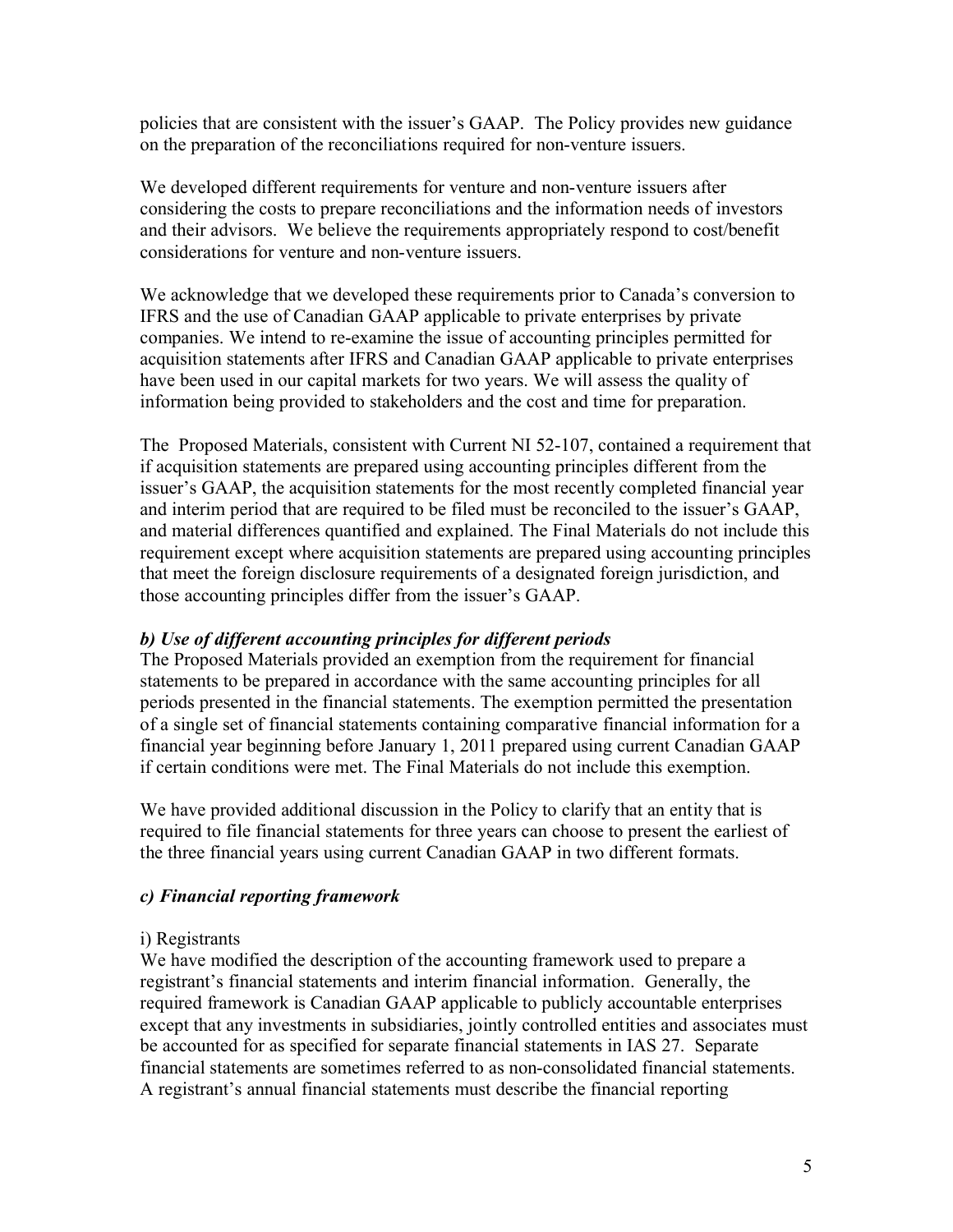framework used. We have also explained in the Policy that the exceptions and exemptions included as Appendices in IFRS 1 *First-time Adoption of International Financial Reporting Standards* (IFRS 1) would be relevant for determining the opening statement of financial position at the date of transition.

## ii) Summarized financial information

We have modified the description of the accounting framework used to prepare summarized financial information for an investment that is or will be accounted for by the equity method. The summarized financial information must also include a specified statement and a description of the accounting policies used.

## iii) Acquisition statements

We have modified the description of the accounting framework for acquisition statements that are an operating statement for an oil and gas property that is an acquired business or business to be acquired. The operating statement must contain a specified statement and a description of the framework.

Similarly, we have modified the description of the accounting framework for acquisition statements that are based on information from the financial records of another entity whose operations included the acquired business or business to be acquired and there are no separate financial records for the acquired business or business to be acquired, also known as carve-out financial statements. The acquisition statements must contain a specified statement and a description of the framework.

We have also explained in the Policy that the exceptions and exemptions included as Appendices in IFRS 1 would be relevant for determining the opening statement of financial position at the date of transition for acquisition statements.

## iv) Auditor's report

We have modified the requirements relating to an audit report accompanying an operating statement for an oil and gas property or carve-out financial statements to require the audit report to identify the financial reporting framework used.

# *d) 52/53 week financial years*

The Instrument includes a new provision to permit application of Part 3 for financial statements for periods relating to a financial year that begins before January 1, 2011 if the immediately preceding financial year ends no earlier than December 21, 2010. This permits issuers and registrants that have financial year ends close to, but not on December 31, 2010, the option to transition to IFRS when their new financial year begins.

## *e) Entities with rate-regulated activities*

The Instrument includes a new provision to permit the application of Part 3 of the Instrument to be deferred for up to one year by qualifying entities, consistent with the deferral granted by the AcSB. In these circumstances, Part 4 would continue to apply with the result that the transition to IFRS could be deferred by up to one year. A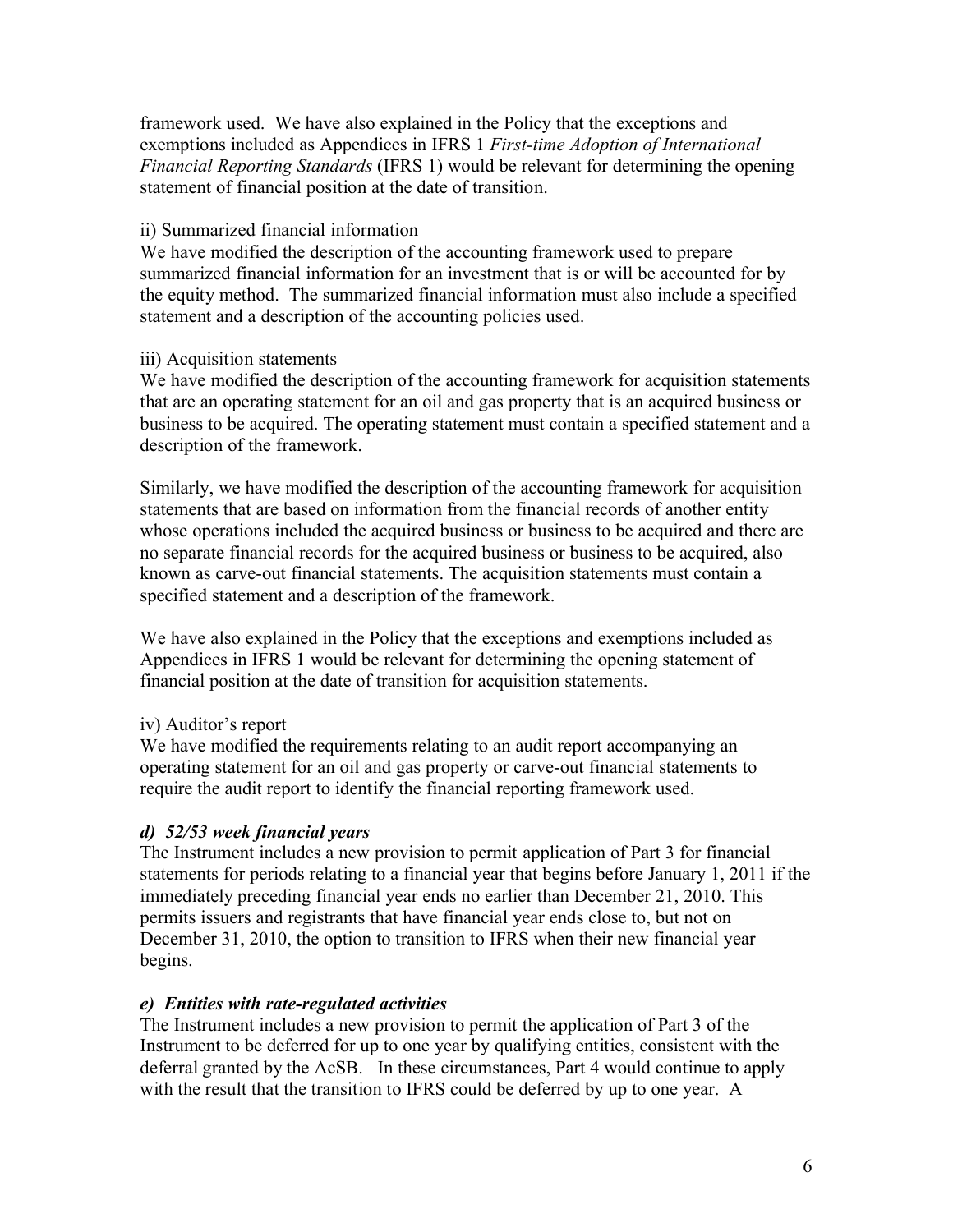"qualifying entity" is defined as a person or company that has activities subject to rate regulation, as defined in Part V of the Handbook and that is permitted under Canadian GAAP to apply Part V of the Handbook.

## **4. Other Amendments**

The CSA are also publishing today amending instruments for the following instruments and for many of their companion policies which were previously published for comment reflecting the impact of the transition to IFRS:

National Instrument 51-102 *Continuous Disclosure Obligations* National Instrument 41-101 *General Prospectus Requirements* National Instrument 44-101 *Short Form Prospectus Distributions* National Instrument 44-102 *Shelf Distributions* National Instrument 71-102 *Continuous Disclosure and Other Exemptions Relating to Foreign Issuers* National Instrument 52-109 *Certification of Disclosure in Issuers' Annual and Interim Filings* National Instrument 31-103 *Registration Requirements and Exemptions* National Instrument 33-109 *Registration Information Requirements*  National Instrument 45-106 *Prospectus and Registration Exemptions*

The CSA are also publishing today amending instruments for the following instruments and policies which have not previously been published for comment, and which include other changes to reflect the impact of the transition to IFRS (see Appendices H and I):

National Instrument 13-101 *System for Electronic Document Analysis and Retrieval (SEDAR)* National Instrument 21-101 *Marketplace Operations* National Instrument 52-110 *Audit Committees* National Instrument 54-101 *Communication with Beneficial Owners of Securities of a Reporting Issuer* Multilateral Instrument 11-102 *Passport System* and its Companion Policy Multilateral Instrument 62-104 *Take-over Bids and Issuer Bids* National Policy 12-202 *Revocation of a Compliance-related Cease Trade Order* National Policy 12-203 *Cease Trade Orders for Continuous Disclosure Defaults*

The CSA support the AcSB's deferral of the mandatory adoption of IFRS for investment companies to financial years beginning on or after January 1, 2012. This deferral will permit entities whose financial statements are currently subject to Accounting Guideline 18 and will be impacted by the IASB's consolidation project to attain certainty about IFRS requirements for accounting for investment holdings. The CSA expect to publish final IFRS-related materials for National Instrument 81-106 *Investment Fund Continuous Disclosure* once the IASB revised standard on consolidation for investment companies is final in 2011.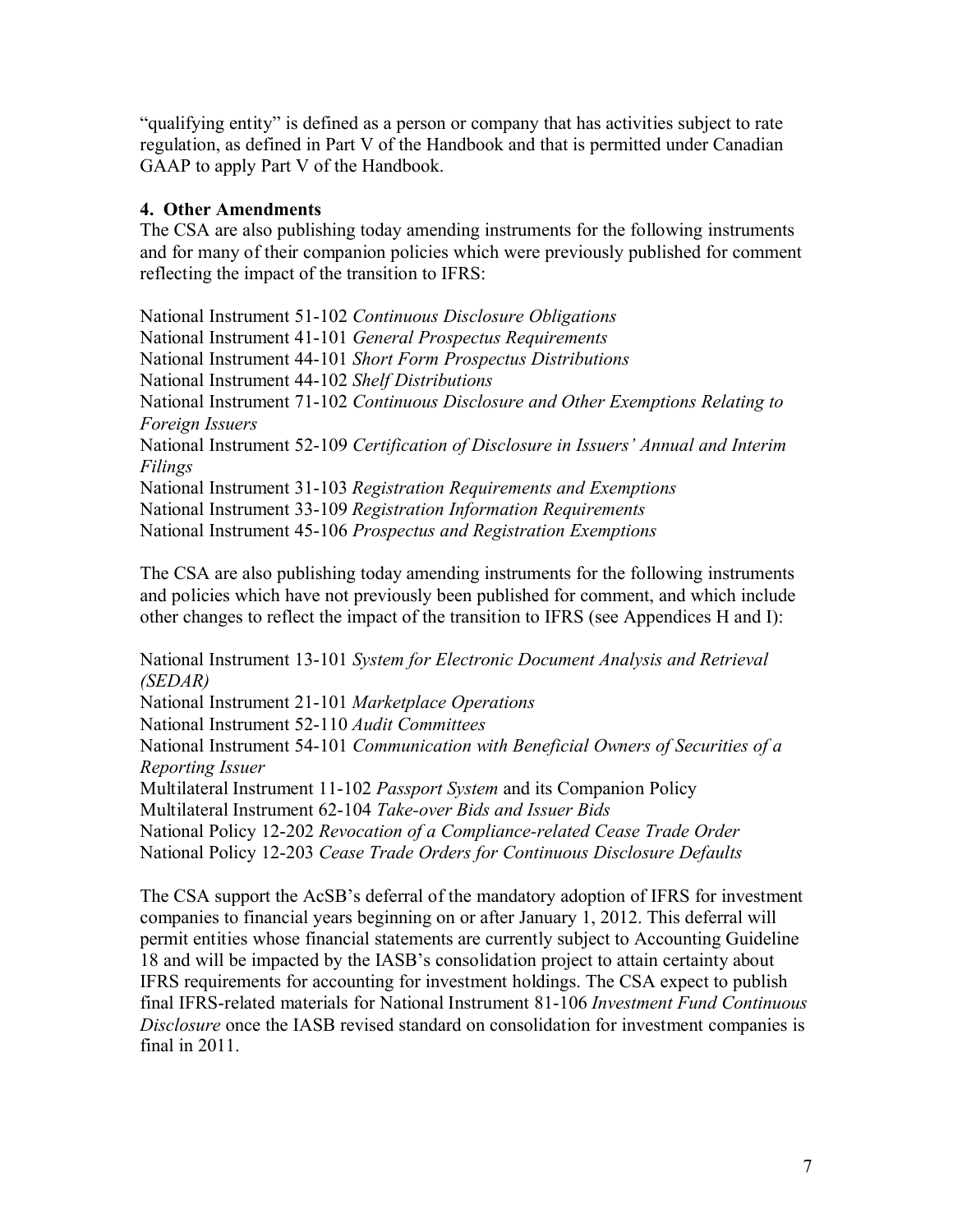#### **5. Summary of Comments and CSA Responses**

The CSA received submissions from 16 commenters who submitted comment letters on the Proposed Materials. The names of the commenters are listed in Appendix A. The summary of the comments on the Proposed Materials, together with our responses, are in Appendix B. We thank everyone who provided comments.

#### **6. Questions**

Please refer your questions to any of:

Carla-Marie Hait Chief Accountant British Columbia Securities Commission (604) 899-6726 or (800) 373-6393 (toll free in Canada) chait@bcsc.bc.ca

Manuele Albrino Associate Chief Accountant British Columbia Securities Commission (604)899-6641 or (800) 373-6393 (toll free in Canada) malbrino@bcsc.bc.ca

Fred Snell Senior Advisor, Executive Director's **Office** Alberta Securities Commission (403) 297-6553 fred.snell@asc.ca

Cameron McInnis Chief Accountant Ontario Securities Commission (416) 593-3675 cmcinnis@osc.gov.on.ca

Mark Pinch Senior Accountant Ontario Securities Commission (416) 593-8057 mpinch@osc.gov.on.ca

Leslie Rose Senior Legal Counsel British Columbia Securities Commission (604)899-6654 or (800) 373-6393 (toll free in Canada) lrose@bcsc.bc.ca

Lara Gaede Chief Accountant Alberta Securities Commission (403) 297-4223 lara.gaede@asc.ca

Brian Banderk Associate Chief Accountant Alberta Securities Commission (403)355-9044 brian.banderk@asc.ca

Marion Kirsh Associate Chief Accountant Ontario Securities Commission (416) 593-8282 mkirsh@osc.gov.on.ca

Sylvie Anctil-Bavas Chef comptable Autorité des marchés financiers (514) 395-0337 ext. 4291 sylvie.anctil-bavas@lautorite.qc.ca